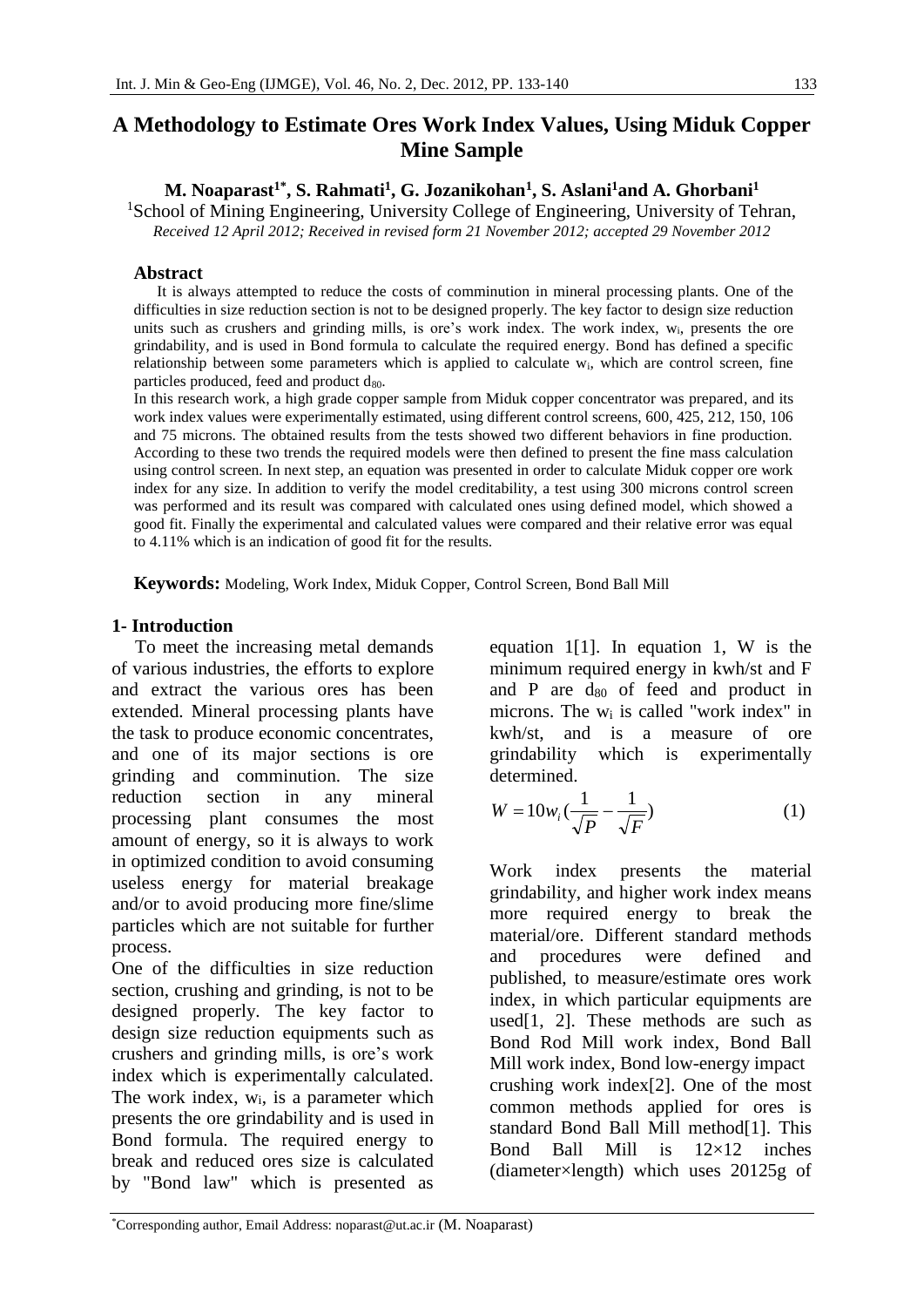different ball sizes. The procedure of test is explained by Bond, and work index is experimentally estimated by applying equation 2 to the test results. Different test parameters are measured and presented as follows[1]. In equation 2,  $G_i$  is fine mass produced per revolution of mill ( $g$ /rev.),  $P_i$ is control screen size  $(\mu m)$ , and F, P are sizes of feed and product in which 80% of their particles are finer  $(\mu m)$ .

$$
w_i = \frac{44.5}{(P_i^{0.23})(G_i^{0.82})} \left(\frac{10}{\sqrt{P}} - \frac{10}{\sqrt{F}}\right)^{-1}
$$
 (2)

It is considered that in equation 2, the work index depends on Pi which was defined as size of control screen and/or which describes the fine mass production. It is achieved that the change of grind limit and/or fine mass size  $(P_i)$  would accordingly change the amount of work index. In addition, it should be noted when  $P_i$  is changed, the other parameters such as Gi and P are also varied. The usual grind limit in work index experiments is 100- 150 micron as control screen size  $(P_i)[1]$ . It comes from the last grinding step, Ball Mill product size in different mineral processing plants. However, when coarser grinding product (coarser than 100-150 microns) is concerned, the work index of material is accordingly changed, and therefore the breakage energy consumption is accordingly differed, as well.

It is in interest to model and define work index parameters with ores characteristics and ball mill performance, and some works were previously conducted to correlate of ball mill grindability as a measure of its performance [3, 4 and 5]. For example the ore friability which stems from ores' characteristics and properties could effectively change the work index values of ores[6].

In this regards, some research works were performed[7, 8, 9 and 10]. The results of these works showed that material work index is a key parameter describing its grindability, is not constant and depends

on the size of grinding product[7]. Therefore it could practically be expected some difficulties and errors to estimating the required energy according to Bond formula (equation 1). Because when grinding product is varied from one size to finer and/or coarser size, therefore wi is then changed. The experimental works have been done using various ores such as copper, andesite, limestone, lead & zinc, and dolomite[7, 8 and 9].

These works attempted to explain mathematically, the tendency of different parameters which are effective in material work index. They concluded the linear relationship between  $(P_i)^{0.5}$  with  $G_i$  and P with Pi as well.

As a very preliminary question, it has been worked on the modeling of these parameters, to avoid any discrepancies occurring within the  $w_i$  experiments. In fact in this work, it is attempted to explain physically and mathematically the behavior and trend of work index  $(w_i)$ values, fine mass production  $(G_i)$ , control screen size  $(P_i)$  and product  $d_{80}$  size  $(P)$ . As it was mentioned the aim of this research is to present the relationship of work index with its effective parameters for a specific ore.

In fact it is aimed to model these parameters to simplify the bond work index equation. However the main question is to know the work index is changed with changing the ore's size, which means how ore's grindability would vary with its size. This research conclusion could perhaps decrease the risk of ore breakage energy calculation.

However to understand the trends of variation of parameters which are effective in work index estimation, a high grade copper ore sample from Miduk Copper Mine was used. Miduk is one the most significant copper ore mines and concentrators in Iran which is located in Kerman province.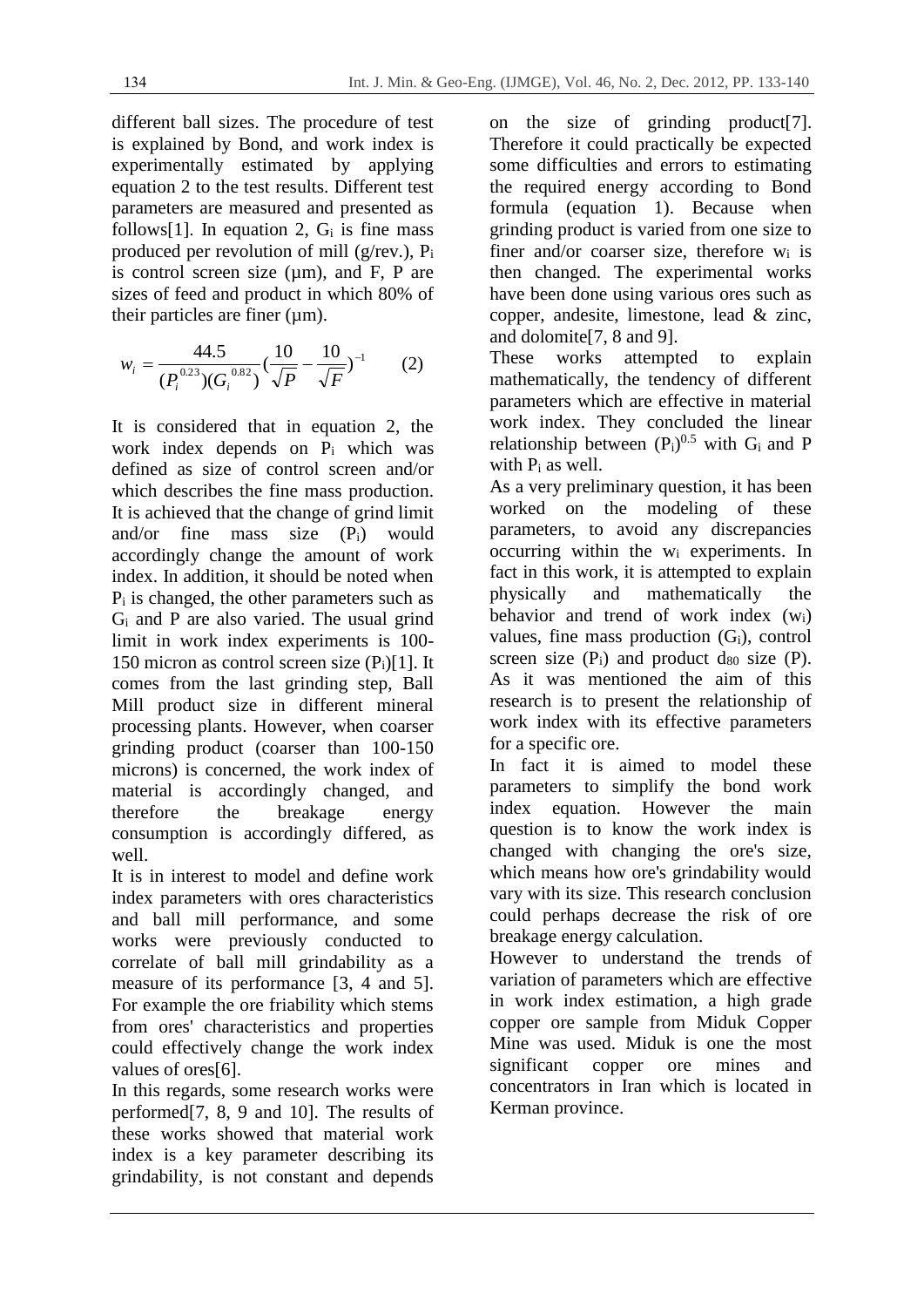## **2- Experimental Works 2-1- Sample Preparation**

 To perform the target of this work a sample was prepared from Miduk Copper Mine. This mine is one the most significant copper mines in Iran which located in Kerman Province. The prepared sample was initially analyzed using Atomic Absorption and its Cu content was equal to 2.47%. It showed that used sample was a high grade copper sample, so in order to find out its constitutive minerals, the XRD tests were then performed to distinguish the sample main minerals and its clay minerals as well. The X-Ray diffraction data were collected using a Bruker D8-Advance with a copper tube (40 kv, 30 mA). Diffraction patterns were collected in the angular range 4-70  $2\theta$ , with a 0.02 step size and counting 1 second per step. The XRD results indicated that the main minerals in sample were: quartz, feldspar, mica, clay minerals (illite, kaolinite, chlorite, montmorilonite), chalcopyrite and pyrite (Figure 1).



**Figure 1: The X-Ray diffraction pattern of sample.** 

In order to run the work index tests, prepared sample was first crushed and ground down to 100% finer than 2380 microns which was defined in Bond standard method[1]. It was then size analyzed using screen analysis test which showed that  $d_{80}$  of sample was 1476 microns. In addition, as ore's bulk density is necessary to be used for work index estimation, so it was measured for the prepared sample which was equal to  $1.41$  g/cm<sup>3</sup>.

#### **2-2- Test Works**

 In order to study on the variation of work index with control screen changes, the prepared sample was used in different 6 experiments. These experiments were carried out in Bond Ball mill and based on the Bond standard procedure[1]. The only change in these tests was the control screen which was 600, 425, 212, 150, 106 and 75 microns. It means that each test was performed with one of the introduced screens as grinding product size control to measure produced fine mass. According to the obtained results from these experiments, the relevant work index value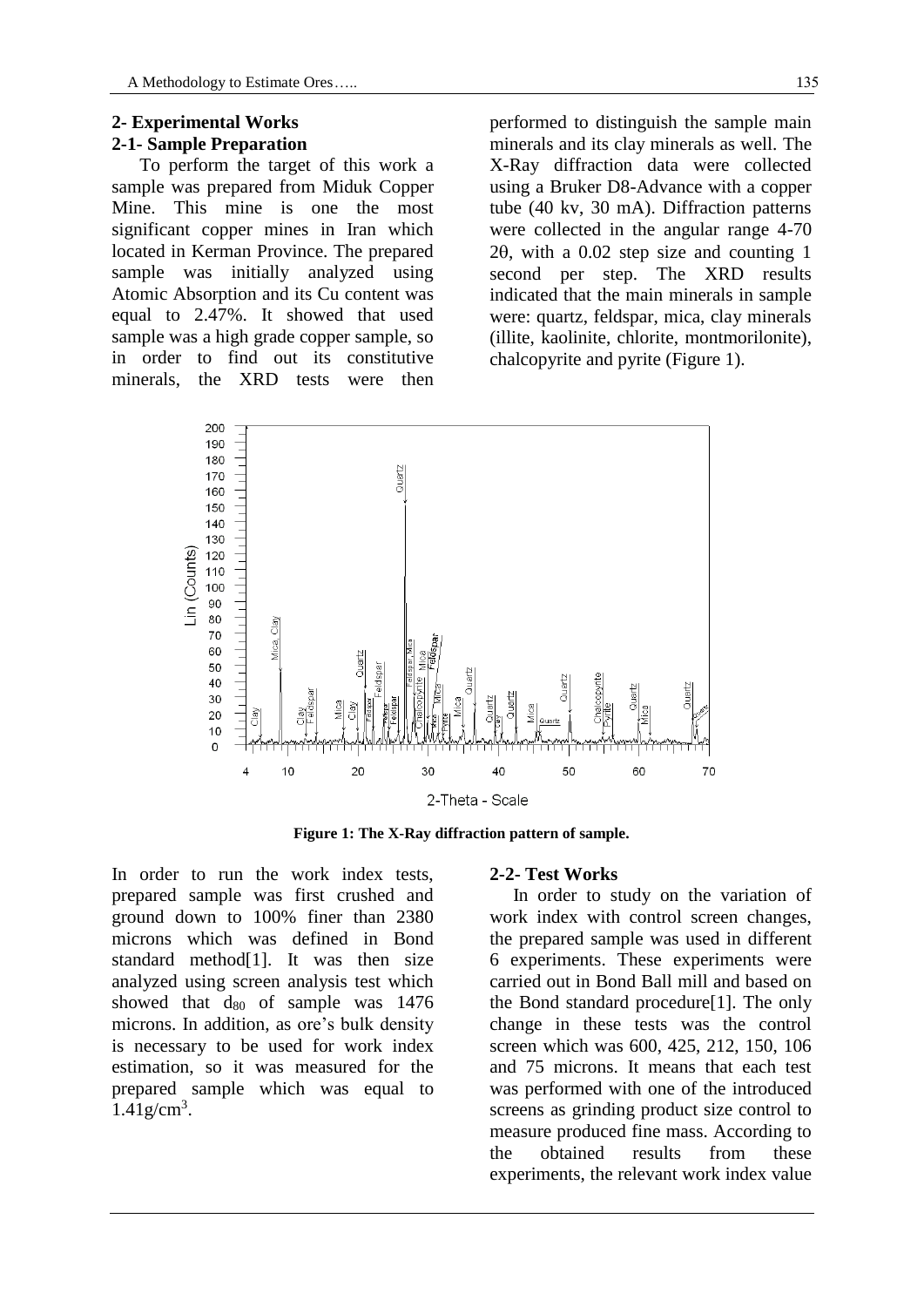was estimated using equation 2. Table 1 presents the tests results for different effective parameters. It is observed that the work index is differed from minimum 9.072kwh/st for screen 75 microns to maximum 10.699kwh/st for 600 micron control screen  $(P_i)$ . It means that  $w_i$  is increased with increasing Pi. It is accordingly concluded that the other parameters, P and Gi were also increased with increasing of control screen size, P<sub>i</sub>. Albeit in finest three control screen sizes tests, using 150, 106 and 75 microns the amount of P was almost constant and did not show significant discrepancy.

The tendency of variation for different parameters is presented in Figures 2 and 3.

The different behaviors for the Gi versus Pi are observed (Figure 2). This change is started from about 150 microns, and could be found in  $P_i$  and P values as well (Figure 3), although its inclination is relatively low and slow. This comes from the fact of higher fine mass production from coarse particles due to existing more flaws/cracks and weak fissures in coarse particles. Therefore, for sizes finer than 150 microns the production of fines was decreased comparing with coarser sizes. It is also observed that for sizes finer than 150 microns, the fine was constantly produced indicating that particles achieved their stable structure, in term of breakage.

| $d_{F80} = 1476 \; (\mu m)$ |            |          |            |  |  |
|-----------------------------|------------|----------|------------|--|--|
| $w_i$ (kwh/sht)             | $P(\mu m)$ | $G_i(g)$ | $P_i$ (µm) |  |  |
| 9.072                       | 59.2       | 1.98     |            |  |  |
|                             |            |          |            |  |  |

10.202 91.0 1.98 150 10.141 | 142.2 | 2.63 | 212 10.201 | 310.9 | 4.66 | 425 10.699 | 467.4 | 6.64 | 600

**Table 1: Results of experimental work index values, using Bond Ball Mill.** 



**Figure 2: Variation of Gi and Pi.**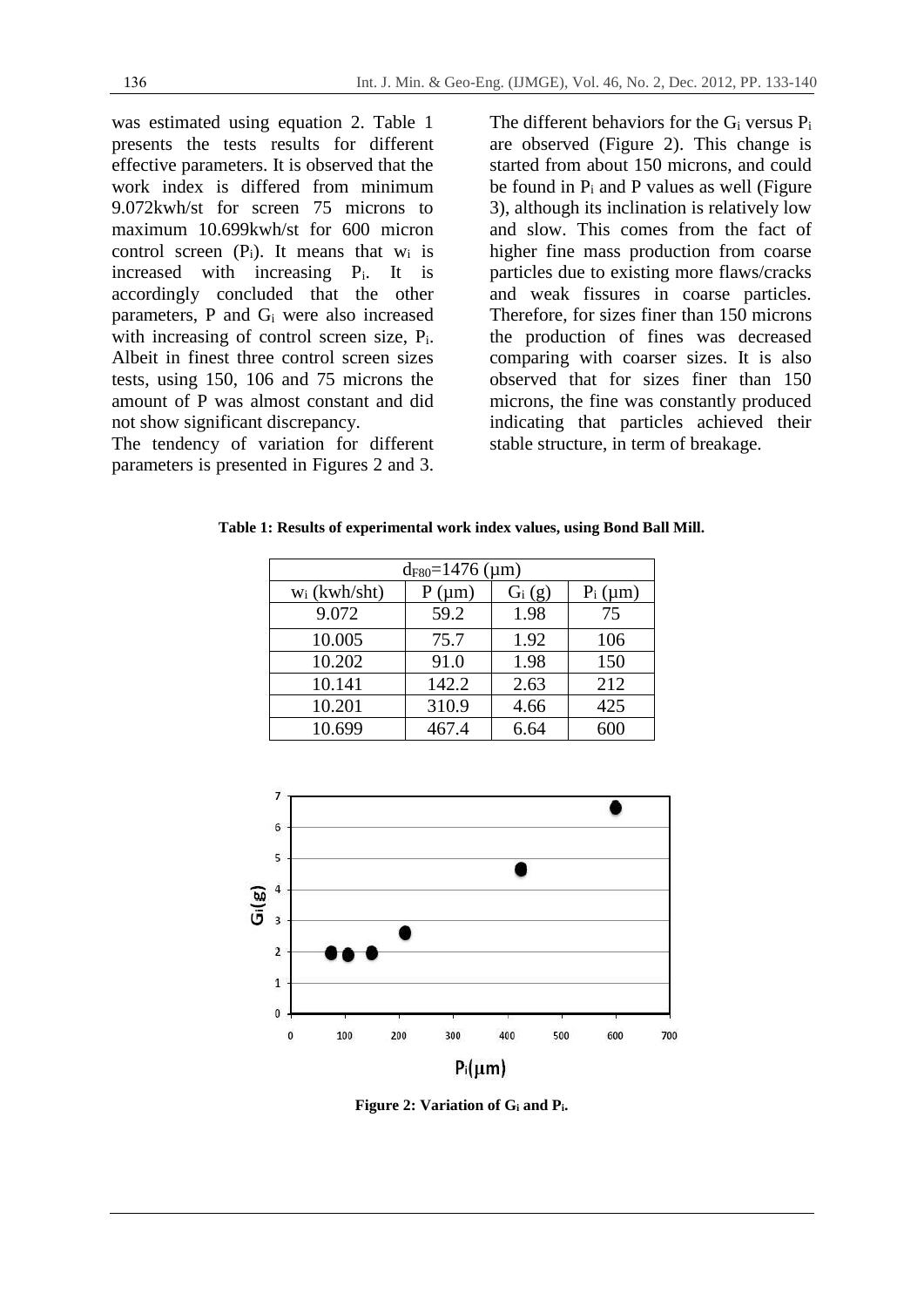

**Figure 3: Variation of P and Pi.** 



**Figure 4: Linear trends for the Gi and Pi.** 



**Figure 5: Linear trends for the P and Pi.**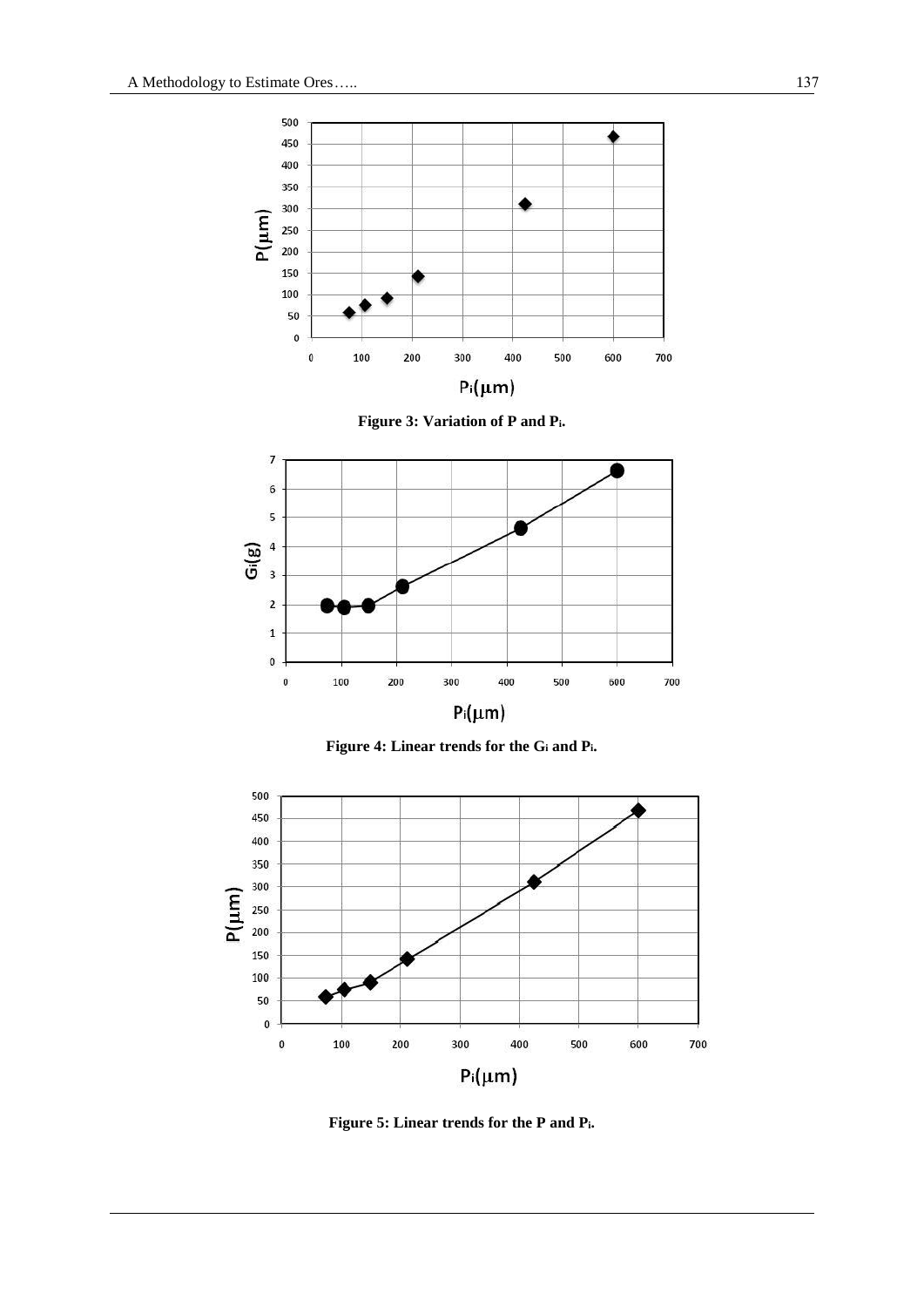Figures 4 and 5 present the linear trends of  $P_i$  & P and  $G_i$  &  $P_i$  values, which were showed in Figures 2 and 3. It is clear that the linear equation would easily be fitted. Therefore, the linear equations were accordingly achieved from Figures 4 and 5, which are defined as following.

For control screen size of  $75 < P<sub>i</sub> < 150 \mu m$ , P and Pi showed linear trend which was defined with equation 3, and for  $150 < P_i < 600 \mu m$ , the linear trend of P and Pi was described with equation 4. For control screen size of  $75 < P_i < 150 \mu m$ , G<sub>i</sub> and Pi showed linear trend which was modeled with equation 5, and for 150 $\langle P_i \rangle$  150 $\langle P_i \rangle$  1500 µm, the linear trend of G<sub>i</sub> and Pi was described with equation 6. Finally, using equations 3, 4, 5 and 6, the general model (equation) to calculate the work index values for the Miduk copper ore was defined as equation 7 for two different control screen size of  $75 < P<sub>i</sub> < 150 \mu m$ (equation 7-a), and for  $150 < P_i < 600 \mu m$ (equation 7-b).

$$
P = 0.4189P_i + 29.084\tag{3}
$$

$$
P = 0.812P_i - 24.252\tag{4}
$$

$$
G_i = 1.95 \tag{5}
$$

$$
G_i = 0.0102P_i + 0.4254\tag{6}
$$

$$
w_i = \frac{44.5}{(P_i^{0.23})(1.95^{0.82})} \left(\frac{10}{\sqrt{0.4189P_i + 29.084}} - \frac{10}{\sqrt{1476}}\right)^{-1}
$$
(7-a)

$$
w_i = \frac{44.5}{(P_i^{0.23})(0.0102P_i + 0.4254)^{0.82}} \left(\frac{10}{\sqrt{0.812P_i - 24.252}} - \frac{10}{\sqrt{1476}}\right)^{-1}
$$
(7-b)

#### **3- Evaluation of Work Index Model**

 In order to evaluate the creditability of equation 7, to calculate the work index in various sizes, a test using 300 microns control screen was carried out in Bond ball mill. The work index was estimated according to the obtained results from this experiment which was equal to 9.948 kwt/st. Then the work index for this size, 300 microns, was calculated using equation 7 which was 10.3756 kwh/st. It is observed that the discrepancy of experimental and calculated work index values for 300 microns control screen was

low with 4.11% relative error. This low error is an indication of defined model<br>creditability. Table 2 shows the creditability. Table 2 shows the experimental and calculated results. In next step the work index values which had experimentally been estimated for various sizes of control screens (Table 2), were calculated using equations 7-a (for control screen size:  $75 < P_i < 150 \mu m$ ) and 7-b (for control screen size:  $150 < P_i < 600 \mu$ m). These results are graphically presented in Figure 6, in which there is relatively good fit for two graphs.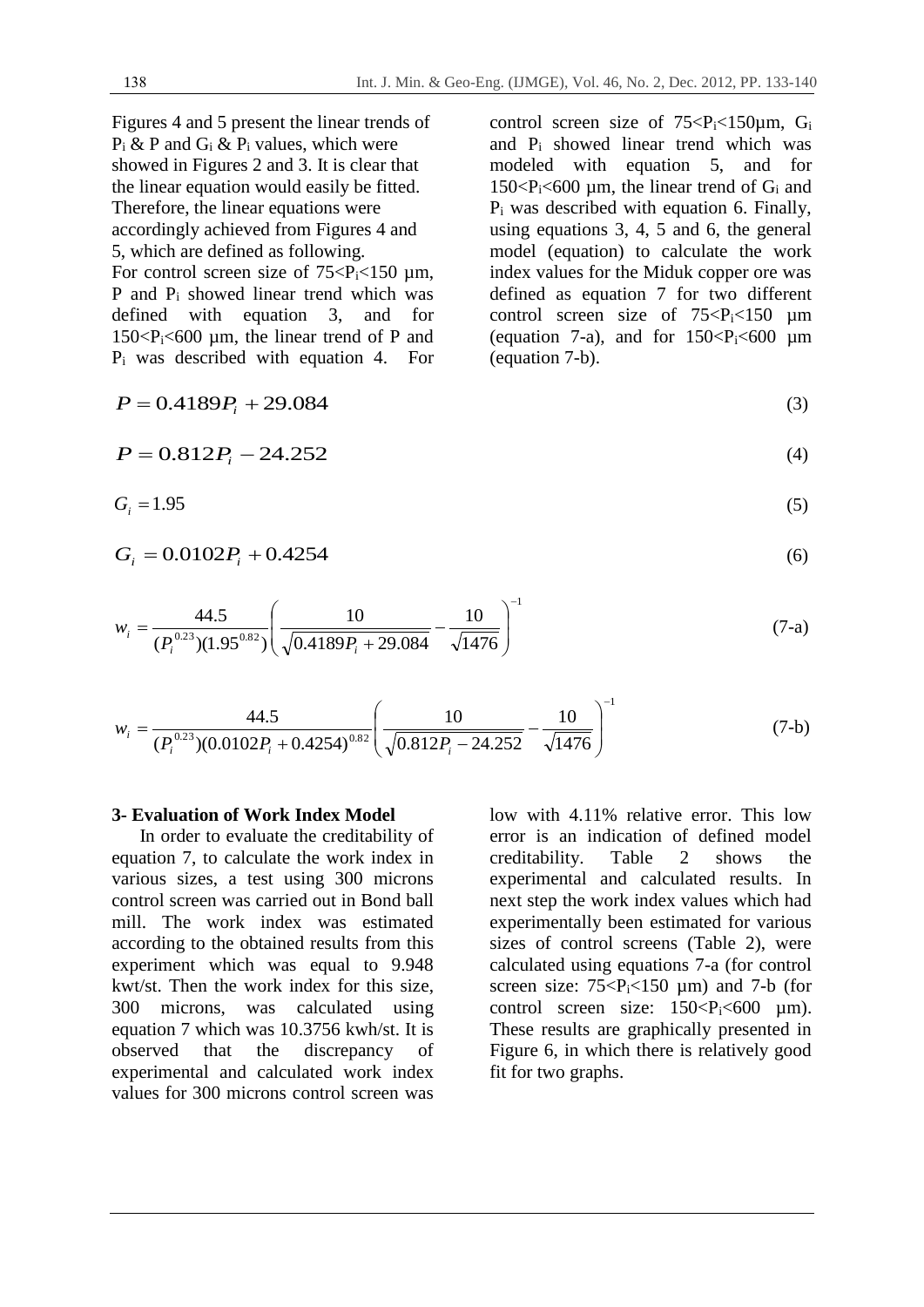| $d_{F80} = 1476 \; (\mu m)$ |                 |            |          |            |  |  |
|-----------------------------|-----------------|------------|----------|------------|--|--|
| Results                     | $w_i$ (kwh/sht) | $P(\mu m)$ | $G_i(g)$ | $P_i$ (µm) |  |  |
| Experimental                | 9.948           | 212        | 3.547    | 300        |  |  |
| Calculated                  | 10.375          | 219        | 3.480    | 300        |  |  |
| Relative Error (%)          | 4.11            |            |          |            |  |  |

**Table 2: Experimental & calculated work index values using 300µm screen.** 



**Figure 6: Experimental & calculated work index values.** 

#### **4- Conclusions**

 It was attempted to explain physically and mathematically the behavior of work index  $(w_i)$ , fine mass production  $(G_i)$ , control screen size  $(P_i)$  and product  $d_{80}$ size (P), using sample from Miduk Copper Mine. Thus some experiments with standard Bond ball mill were performed. The control screens were changed in these experiments, and the variation of other parameters, Gi, Pi and P were defined and modeled. However the following conclusions were made:

- The work index values for the Miduk copper ore were experimentally estimated, using different control screens 600, 425, 212, 150, 106 and 75 microns in Bond ball mill.

Results obtained from experiments showed two different trends for the various parameters which are effective for work index estimation, P, Gi. This trend differs from about 150 microns size.

- Using experimental results, the required linear models were fitted for  $P \& P_i$ , and  $G_i$  &  $P_i$ , and they were creditably evaluated.

- According to the obtained results from experiments, and using defined linear models, equations for two different size fractions were proposed, in order to calculate the work index value for any control screen (product) size, using Miduk copper ore.

- In order to evaluate the creditability of defined model (equation 7), a test using 300 microns control screen was carried out. The work index was estimated to 9.948 kwt/st and the calculated value using equation 7 was 10.3756 kwh/st.

- It was observed that the discrepancy of experimental and calculated work index values for 300 microns control screen was low with 4.11% relative error. This low error is an indication of defined model creditability.